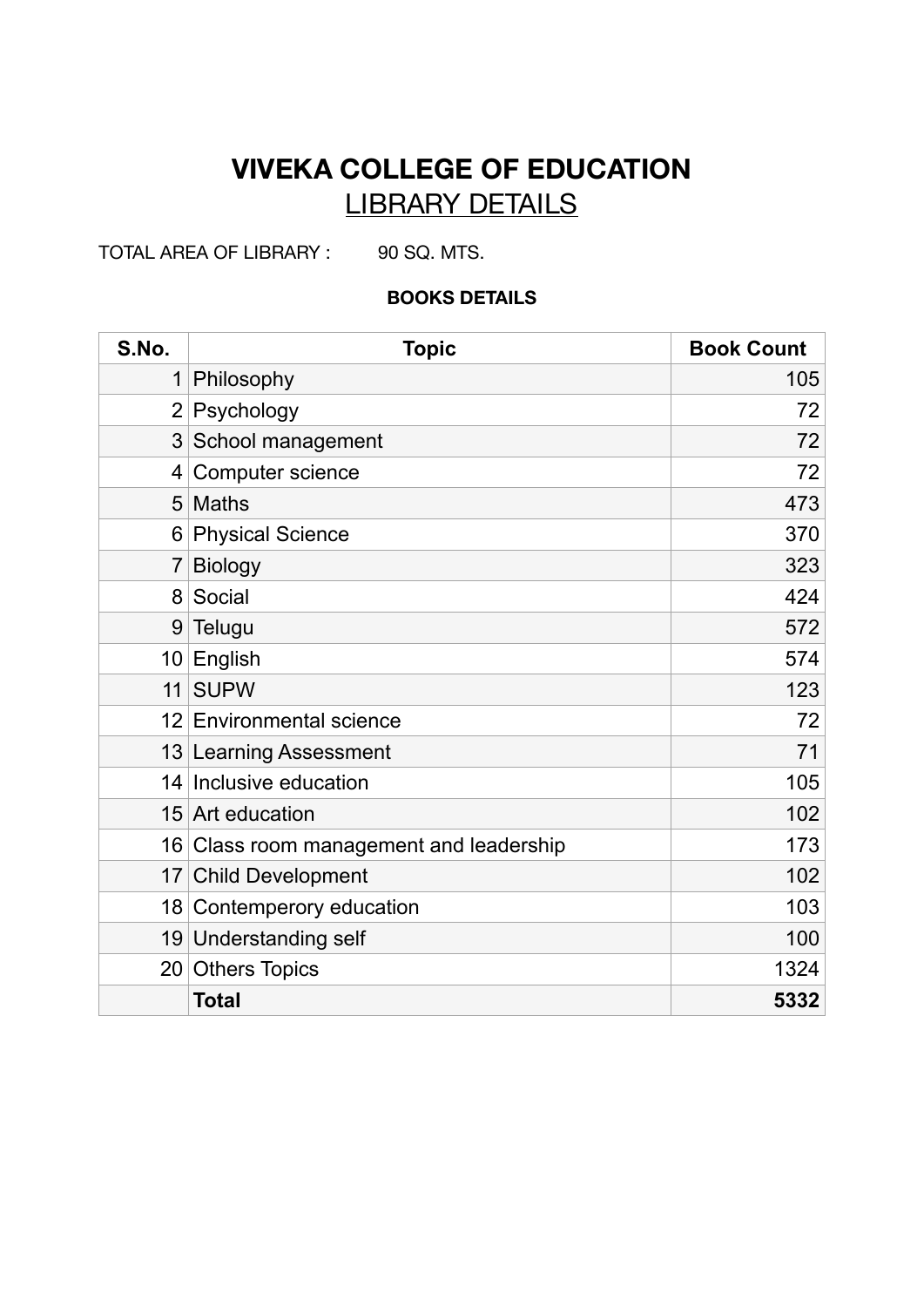## **VIVEKA COLLEGE OF EDUCATION**  LABORATORY DETAILS

| <b>Psychology Lab Equipment</b> |                                                                    |              |
|---------------------------------|--------------------------------------------------------------------|--------------|
| S.No.                           | <b>Perticulars of Items</b>                                        | No. of Items |
|                                 | 1 Directed Observation Board                                       |              |
|                                 | <b>Mental Fatigue Sheets</b><br>a) Addition Blanks<br>b) Letter    |              |
|                                 | $2 c $ Number Cancellation                                         |              |
|                                 | 3 Eysenele Personality Inventory                                   |              |
|                                 | 4 Concept Formation Cards                                          |              |
|                                 | 5 A Group Test of Intelligence By JAIOTA                           |              |
|                                 | 6 Retroachive Inhibition List                                      |              |
|                                 | 7 Recall And Recognisation Cards                                   |              |
|                                 | 8 Meaning on Retention List                                        |              |
|                                 | 9 Ed. Interest record by Kulshrestha                               |              |
|                                 | 10 Bogardess social distance scale                                 |              |
|                                 | 11 Brain Model                                                     |              |
|                                 | 12 Jachistoscope with cards                                        |              |
|                                 | 13 Muller Iyer Illusion board with stand                           |              |
|                                 | 14 Horizontal-Vertical Illusion board                              |              |
|                                 | 15 Size wt. Illusion box (14 wts)                                  |              |
|                                 | 16 Progressive Wt. Illusion box                                    |              |
|                                 | Restriction of moment apparatus (mirror drawings<br>17 for Stress) |              |
|                                 | 18 Winking reflex apparatus with chin rest                         |              |
|                                 | 19 Finger dexterity board with pins                                |              |
|                                 | 20 Stop clock                                                      |              |
| 21                              | <b>Bell's Adjustment Inventory</b>                                 |              |
|                                 | 22 Multiphase Questionair                                          |              |
|                                 | 23 Group Charecteristics                                           |              |
|                                 | 24 Iweezer Dexterity board with pins                               | 1            |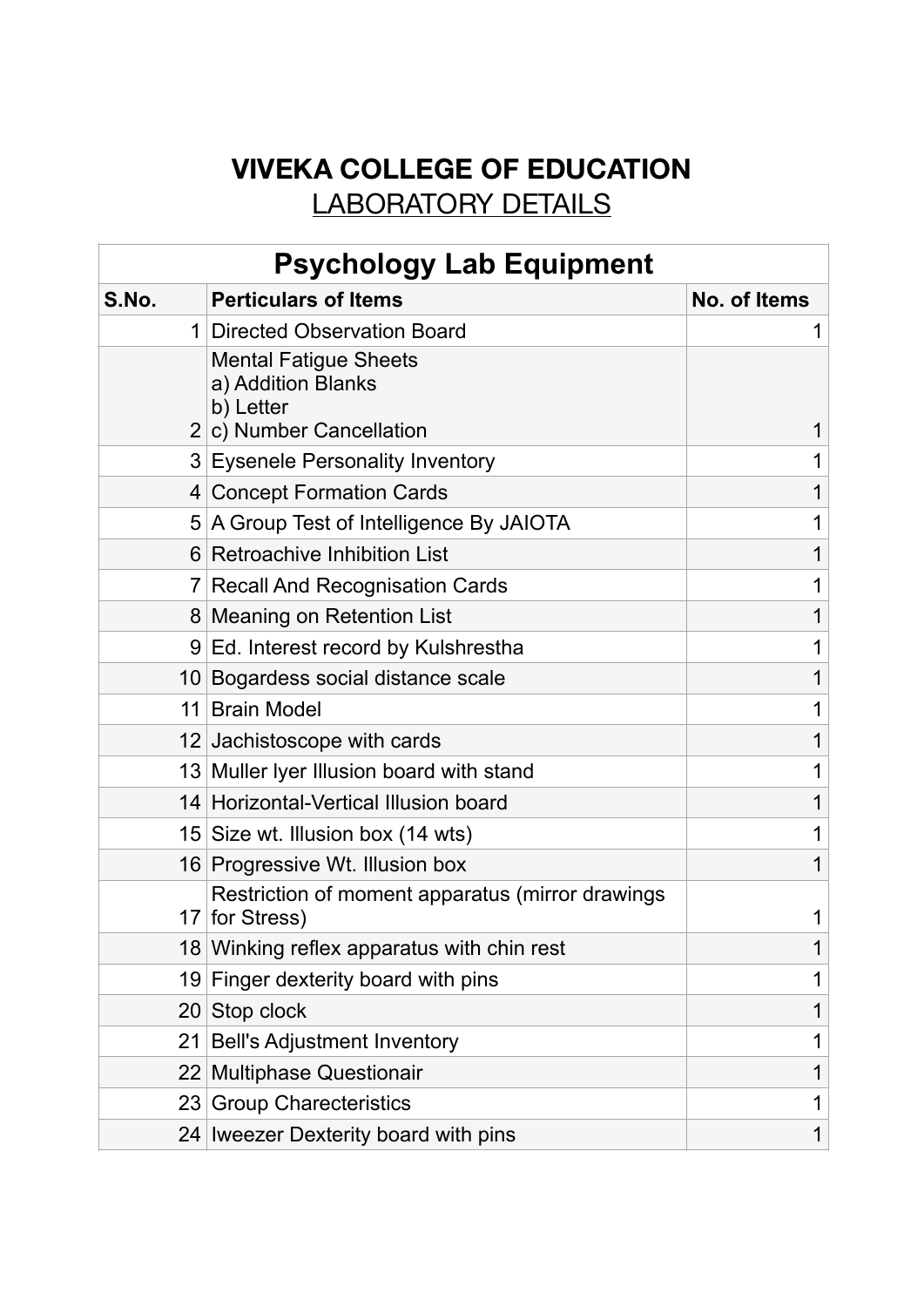| Thermatic Appreciation text-Indian Adopetation By<br>25 VMA Chaudary                      |  |
|-------------------------------------------------------------------------------------------|--|
| 26 General test of creativity                                                             |  |
| 27 Electrical Distraction of attention box                                                |  |
| Electrical Sleadiness tester with reset counter and<br>28 rectifies and grip dynamo meter |  |
| 29 Workbooks by Prof. Siddalinga Gouda                                                    |  |
| 30 Wooden Screen                                                                          |  |

| <b>Biology Lab Equipment</b> |                                         |                |
|------------------------------|-----------------------------------------|----------------|
| S.No.                        | <b>Perticulars of Items</b>             | No. of Items   |
| 1                            | <b>Compound Microscope</b>              | 1              |
|                              | 2 Disection Microscope                  | 1              |
|                              | 3 Light Screen                          |                |
|                              | 4 Empty Slides box                      | 1              |
| 5                            | Slide box, cover slips                  | 6              |
|                              | 6 Disection Board, Hammer Inst. Box set | 1              |
| $\overline{7}$               | test tube holders                       | $\overline{2}$ |
| 8 <sup>1</sup>               | <b>Plastic Funnel</b>                   | 1              |
| 9                            | Chloroform                              | 1              |
|                              | 10 Ammonia                              | 1              |
| 11                           | Glycerine                               | 1              |
|                              | 12 Methyl orange                        | 1              |
|                              | 13 Human Ear Model                      | 1              |
|                              | 14 Human Heart Model                    | 1              |
|                              | 15 Human Skeliton Chart                 | 1              |
|                              | 16 Circulatory System Chart             | 1              |
| 17                           | <b>Great Scientists chart -1</b>        | 1              |
|                              | 18 Great Indian Scientists chart        | 1              |
|                              | 19 Great Scientists chart -2            | 1              |
|                              | 20 Lifecycle of Angiosperm Plant        | 1              |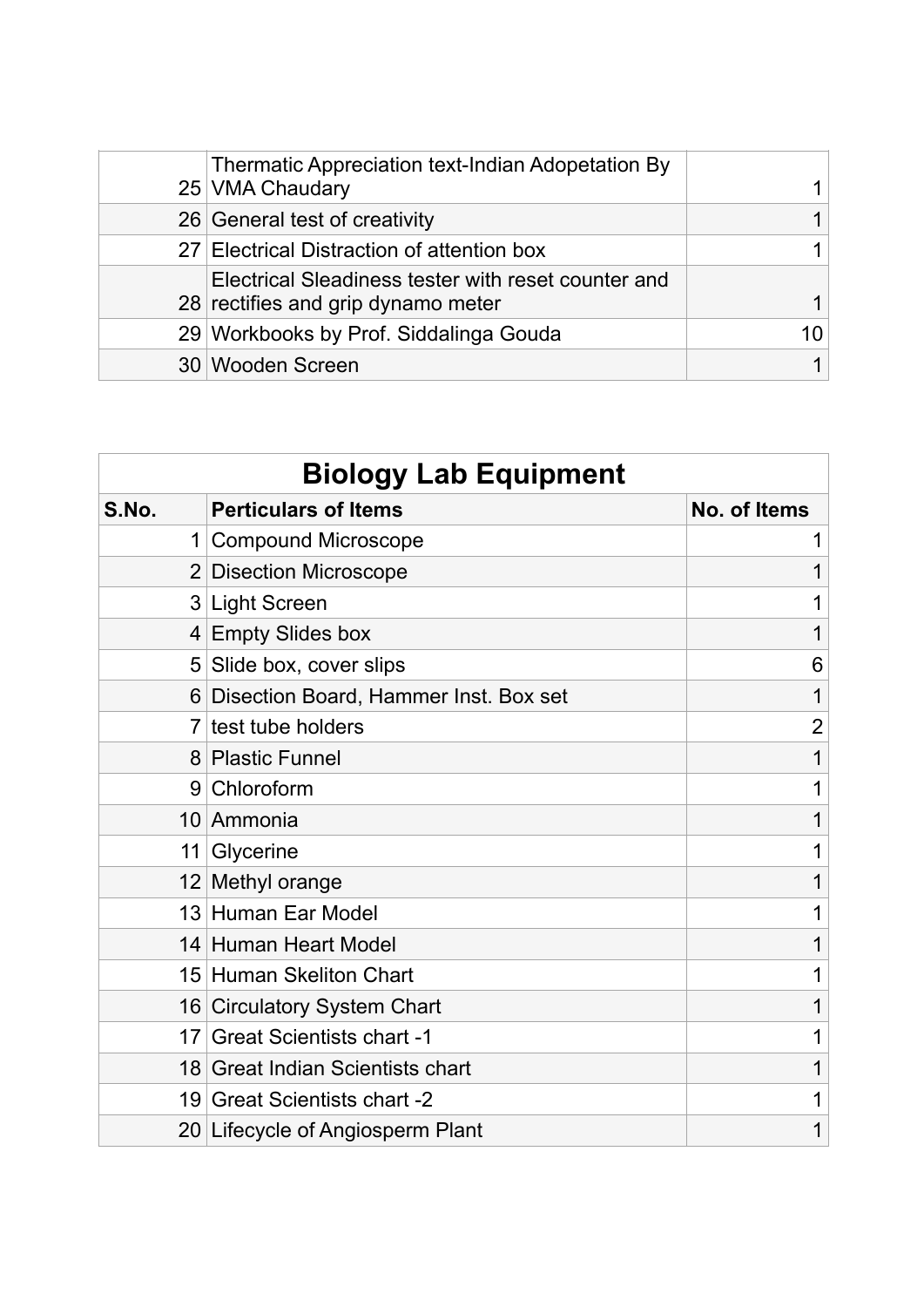| 21 | <b>Periodical Table</b>                     | 1 |
|----|---------------------------------------------|---|
|    | 22 Electron Configuration of elements chart | 1 |
|    | 23 Brain and Heart chart                    | 1 |
|    | 24 Skin chart                               | 1 |
|    | 25 Culex Mosquito chart                     | 1 |
|    | 26 Cockroach chart                          | 1 |
|    | 27 Cells- Prawn chart                       | 1 |
|    | 28 Nerve- system and Brain of Frog chart    | 1 |
|    | 29 Nuclear Reactor chart                    | 1 |
|    | 30 Cross section of Intestine chart         | 1 |
|    | 31 Frog Life cycle chart                    | 1 |
|    | 32 Structure of leaf chart                  | 1 |
|    | 33 Excretion in Animals chart               | 1 |
|    | 34 Stages of germination of bean seed chart | 1 |
|    | 35 Movements of Hydra chart                 | 1 |
|    | 36 Human Teeth and Tongue chart             | 1 |
|    | 37 Human Nervous System chart               | 1 |
|    | 38 Human Digestive System chart             | 1 |
|    | 39 Skin Model                               | 1 |
|    | 40 Plant Cell Model                         | 1 |
|    | 41 Animal Cell Model                        | 1 |
|    | 42 Respiratory System                       | 1 |
|    | 43 Torso-small                              | 1 |
|    | 44 Skeliton                                 | 1 |
|    | 45 L.S. Dattura                             | 1 |
|    |                                             |   |

| <b>ICT Equipment</b> |                             |              |
|----------------------|-----------------------------|--------------|
| S.No.                | <b>Perticulars of Items</b> | No. of Items |
|                      | 1 Color TV                  |              |
|                      | 2 Over Head Projector       |              |
|                      | 3 OHP Screen                |              |
|                      | 4 Computer                  |              |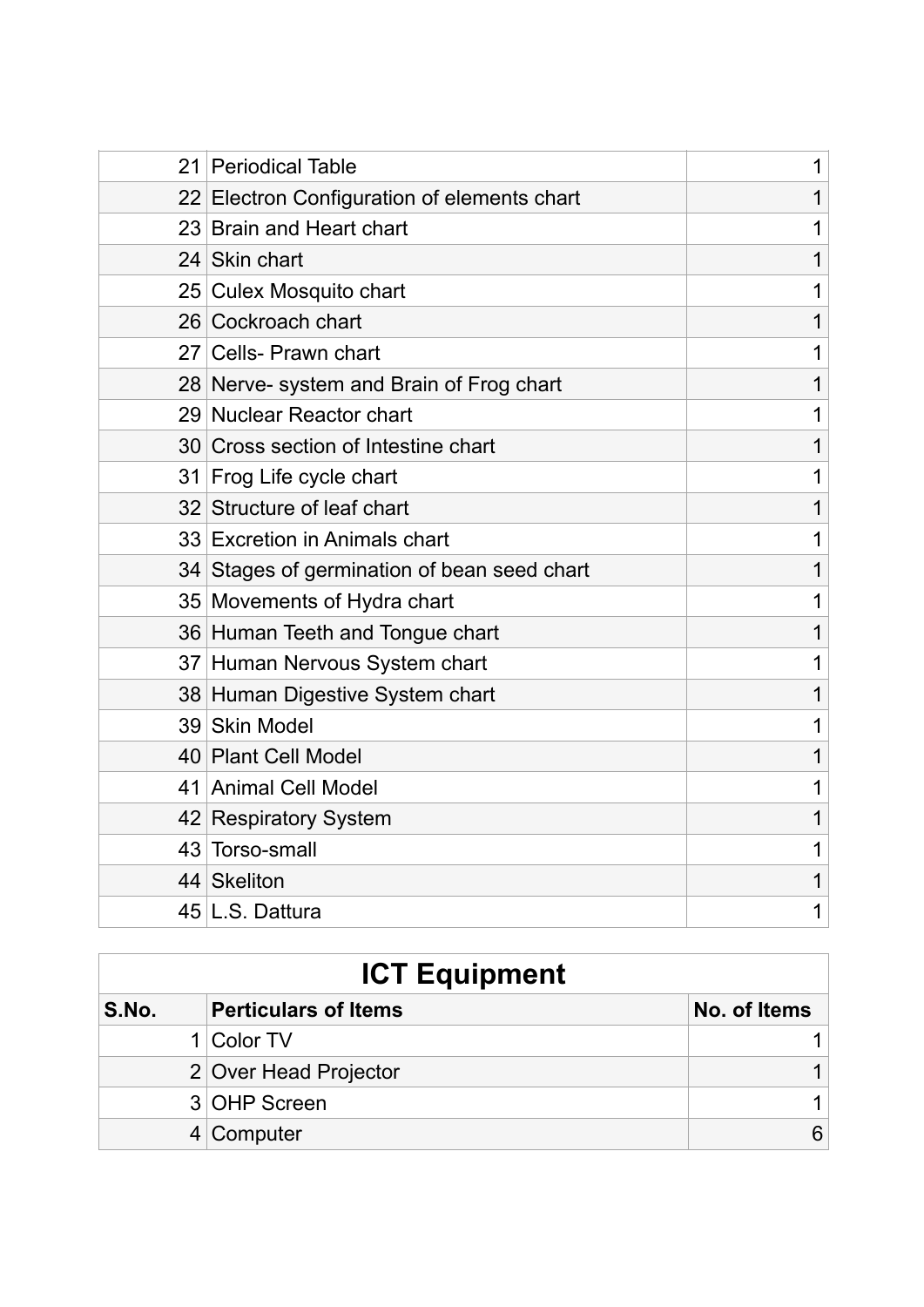|                | 5 LCD Projector                |    |
|----------------|--------------------------------|----|
|                | 6 Computer                     | 6  |
|                | DVD Player (Cyberhome)         |    |
|                | 8 Tape Recorder (Sony)         |    |
| 9 <sup>°</sup> | Camera (Video)                 |    |
|                | 10 Computers (New)             | 6  |
|                | 11 Scanner, Printer ANd Copier |    |
|                | 12 Printer HP                  |    |
|                | 13 CDs- Bought - Education     | 54 |
|                | 14 CDs- Donation- Education    | 32 |
|                | 15 Printer - New (Epson)       |    |
|                | 16 Laptop-New (Dell)           |    |
|                | 17 LED TV(Sony)                |    |
|                | 18 LCD Projector-New (Epson)   |    |
|                | 19 Printer - New (Epson)       |    |
|                | 20 Laptop-New (Dell)           |    |

| <b>Science Lab Equipment</b> |                                 |                |
|------------------------------|---------------------------------|----------------|
| S.No.                        | <b>Perticulars of Items</b>     | No. of Items   |
|                              | 1 Vernier Calipers              | 4              |
|                              | 2 Screw Gauge                   | 4              |
|                              | 3 Pendulum Bobs                 | 2              |
|                              | 4 Metak Cylenders 4 set         |                |
|                              | 5 Stop Clock                    |                |
|                              | 6 Physical balence with Weights |                |
|                              | 7 Retard Stands                 | 3              |
|                              | 8 Magnets set                   | $\overline{2}$ |
|                              | 9 Meter Scale                   | $\overline{2}$ |
|                              | 10 Half Meter Scale             | $\overline{2}$ |
|                              | 11 Drawing Board                |                |
| 12 <sub>1</sub>              | <b>Compass needles</b>          | 4              |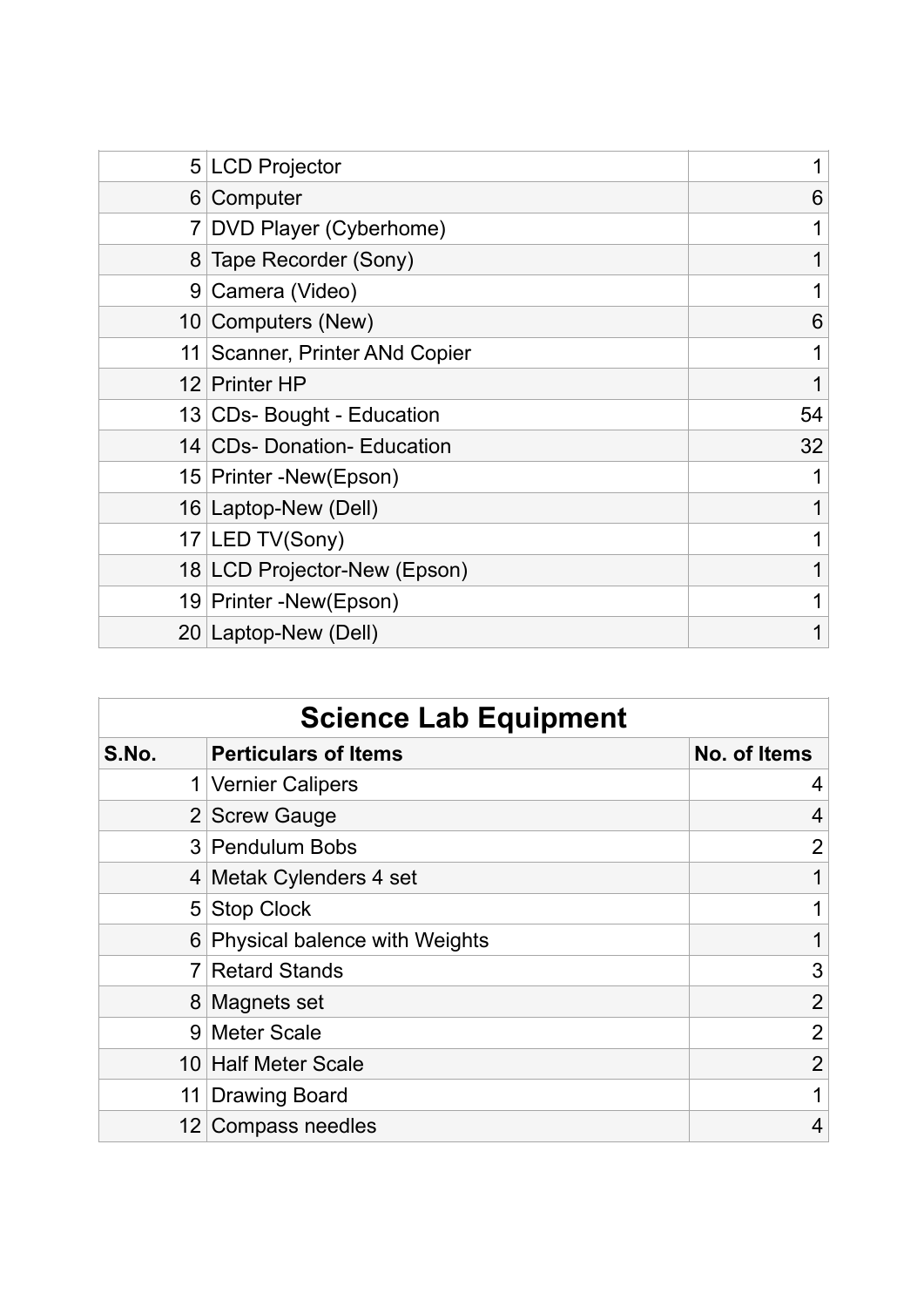|                 | 13 Center of gravity toss               | 1              |
|-----------------|-----------------------------------------|----------------|
|                 | 14 Ammeter                              |                |
|                 | 15 Voltmeter                            | 1              |
|                 | 16 Galvanometer                         | 1              |
| 17 <sup>1</sup> | <b>Ebonite rod</b>                      |                |
|                 | 18 Plug Resistance Box Edison           | 1              |
|                 | 19 Plug Key                             | $\overline{2}$ |
|                 | 20 Tap Key                              | $\overline{2}$ |
|                 | 21 Meter Bridge                         | 1              |
|                 | 22 Simple cell                          | 1              |
|                 | 23 Leclanch cell                        | 1              |
|                 | 24 Reflection of Sound Apparatus        | $\overline{2}$ |
|                 | 25 Ball Ring Calaidoscope Periscope Set | 1              |
|                 | 26 Daniel cell                          | 1              |
|                 | 27 Copper plate Zinc Plate Zinc Rod set | 2              |
|                 | 28 Tuning Fork Rubber hammer set        | 1              |
|                 | 29 Copper Calorimeter                   | 1              |
|                 | 30 Spring Balance Acrylic               | 2              |
|                 | 31 Spring Balance Tubular               | 1              |
|                 | 32 Slotted Weight set                   | 1              |
|                 | 33 Motor Model                          | 1              |
|                 | 34 Dynamo Model                         | 1              |
|                 | 35 Telegraph Model                      |                |
|                 | 36 Telephone Model                      | 1              |
|                 | 37 Water voltmeter                      | 1              |
|                 | 38 Turbine Model                        | 1              |
|                 | 39 Wave motion 18 pulleys               | 1              |
|                 | 40 Resonance Apparatus                  | 1              |
| 41              | <b>Deflection Magneto Meter</b>         | 1              |
|                 | 42 Battery Eleminator                   | 1              |
|                 | 43 Lactometer                           |                |
|                 | 44 Alcohal Hydrometer                   | 1              |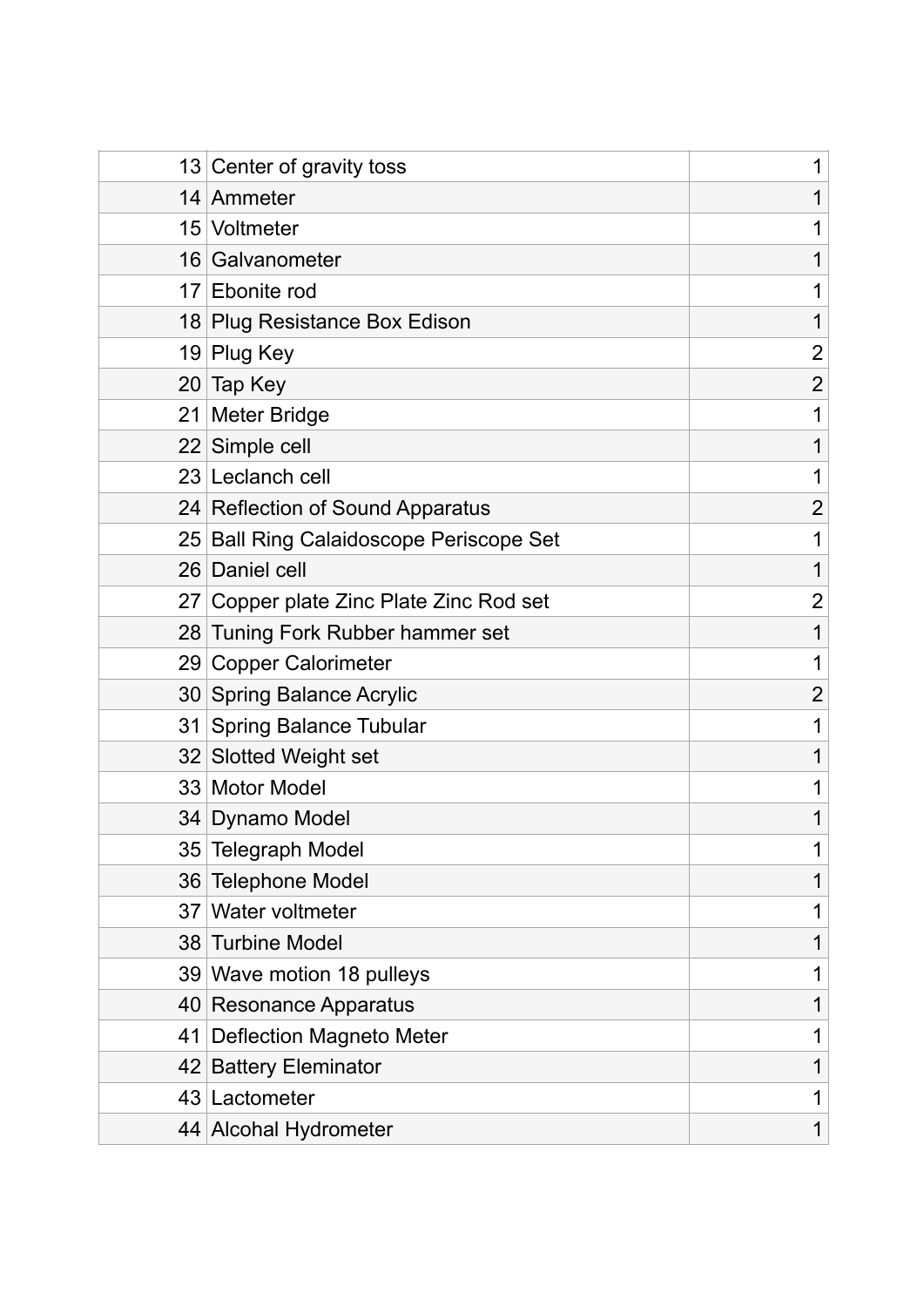| 45 | <b>Convex Lense</b>             | $\overline{2}$ |
|----|---------------------------------|----------------|
|    | 46 Convex Mirror                | $\overline{2}$ |
|    | 47 Concave Lense                | $\overline{2}$ |
|    | 48 Concave Mirror               | $\overline{2}$ |
|    | 49 Prisms                       | $\overline{2}$ |
|    | 50 Glass Slabs                  | $\overline{2}$ |
|    | 51 Magnifying Glass             |                |
|    | 52 Maximum Minimum Thermometer  |                |
|    | 53 Set of Six Lenses            |                |
|    | 54 Watch Glass                  |                |
|    | 55 Wall Thermometer             |                |
|    | 56 Thermometer                  | 1              |
|    | 57 Specific Gravity Bottels     | $\overline{2}$ |
|    | 58 Strring Rods                 | 4              |
|    | 59 Tripod Stand                 | 3              |
|    | 60 Hydrocloric Acid 500ml       |                |
|    | 61 Sulphuric Acid 500ml         |                |
|    | 62 Nitric Acid 500ml            |                |
|    | 63 Carbon Tetra Cloride 500ml   |                |
|    | 64 Acetone (E) 500ml            |                |
|    | 65 Methonal 500ml               |                |
|    | 66 Ammonia Solution 500ml       |                |
|    | 67 Carbon di sulphide 500gms    |                |
|    | 68 Sodium Metal 100gm           |                |
|    | 69 Tollens Reagent 125ml        |                |
|    | 70 Nesslers Reagent 125ml       |                |
|    | 71 Potassium Permanganate 150gm |                |
|    | 72 Copper Turnings 50gm         |                |
|    | 73 Alluminum Ternings 50gm      |                |
|    | 74 Megnisium Ribbon Coil        |                |
|    | 75 Zinc Granulus                |                |
|    | 76 Iron Filings                 |                |